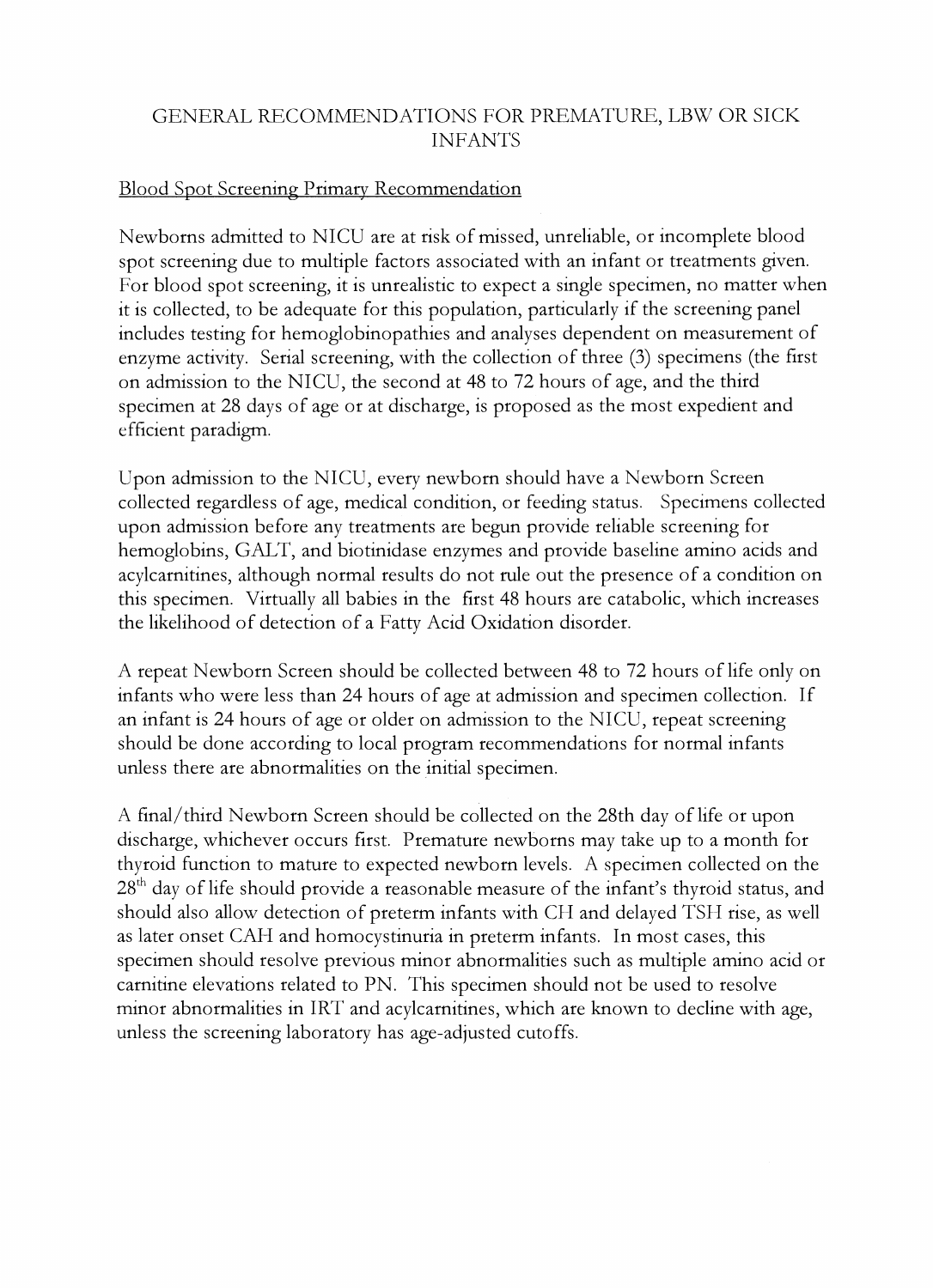## Recommendations for NICU Infants Not Screened as Recommended

Previous recommendations have focused on protocols that aim to optimize the process of Newborn Screening for infants who are premature, of low birth weight, or seriously ill. Compliance with these established protocols minimizes issues related to requests for multiple Newborn Screen specimens, delay in screening and treatment, and loss to follow-up that can occur when additional screening is necessary following hospital discharge. However, at times, these protocols may not be followed. This table focuses on guidelines for these specific situations.

Adapted from Newborn Screening Guidelines for Premature and/or Sick Newborns; Proposed Guideline. Volume 28 Number 34 Clinical and Laboratory Standards Institute  $I/LA31-P$ ISBN 1-56238-686-7 ISSN 0273-3099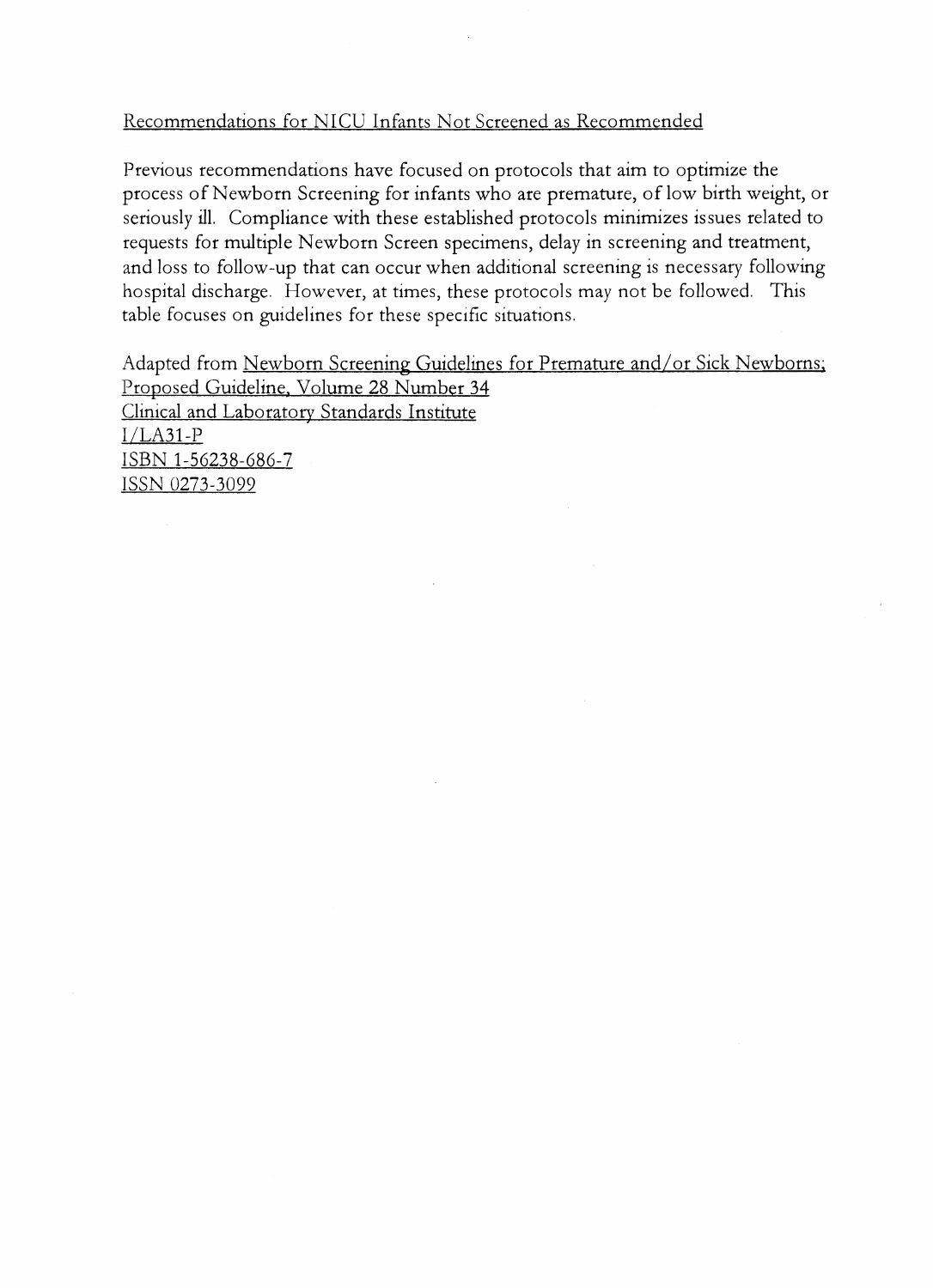